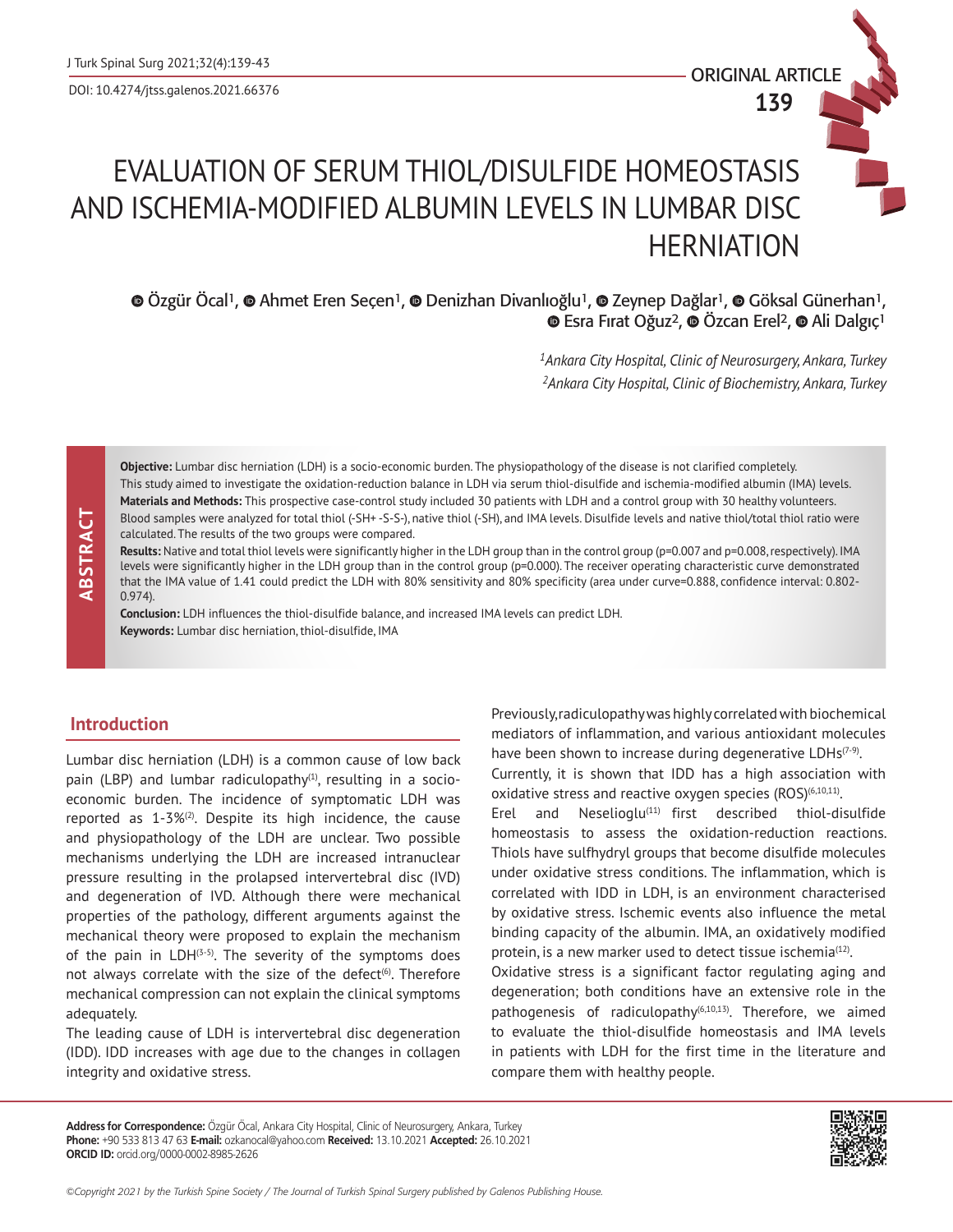

# **MATERIALS AND METHODS**

This prospective case-control study was performed between November 2019- April 2020 in Ankara City Hospital, Turkey. Ethical approval was obtained from Ankara City Hospital, No. 1 Clinical Research Ethics Committee Presidency (no: E1-20-819). The study protocol was performed according to the principles of the Declaration of Helsinki, and the written informed consent containing of the details of the study was obtained from all the participants.

Among outpatient individuals, 30 patients between the ages 25-62 with LBP due to LDH resistant to conservative treatment and surgery planned, included in the study. Patients who did not benefit from medical and local analgesic treatment during six months were determined as resistant to conservative treatment. As the control group, 30 age-matched healthy people were included in the study.

### **Patient Selection**

LDH diagnosis was made depending on the clinical symptoms and radiographic findings. A total of 30 patients between 25-62 age years old who were included operation list due to spinal magnetic resonance imaging findings (extruded or sequestrated) were included in the study (Figure 1). Among the healthy people working in the neurosurgery clinic, age and gender-matched 30 volunteer people were randomly selected for the control group. Those patients who had the systemic disease (i.e., diabetes mellitus, hypothyroidism), a detectable cause of LDH (i.e., tumor, infection), previous lumbar surgery history, severe spinal stenosis, or lumbar fracture were excluded from the study.

### **Blood Sampling**

The antecuboidal venous blood samples were taken into the ethylenediaminetetraacetic acid including tubes, at the time of admission. Blood samples were centrifuged at 2000×g for 10





**Figure 1.** MRI findings of LDH MRI: Magnetic resonance imaging, LDH: Lumbar disc herniation

minutes. Plasma at the top of the tubes separated and kept at -80 °C until the analyzing day.

Clinical chemistry analyser-Cobas 501 (Roche, Mannheim, Germany) was used to evaluate the dynamic plasma thiol/ disulfide homeostasis by the automated procedure described by Erel and Neselioglu<sup>(11)</sup>.

Total thiol (-SH+ -S-S-) and native thiol (-SH) were measured directly, and the disulfide levels, native thiol/total thiol ratio were calculated. With the method described by Erel and Neselioglu<sup>(11)</sup>, the disulfide bonds were reduced to thiol groups containing sodium borohydride. Formaldehyde was used to remove the excess sodium borohydride to prevent further reduction of 5,5'-dithiobis (2-nitrobenzoic) acid (DTNB). DTNB reaction leads to identifying all thiol groups. The total and the native thiol levels were detected by Ellmann's and modified Ellmann's reagent. Half of the difference of the total and native thiol values was the dynamic disulfide bonds (-S-S). Additionally, albumin and IMA values were measured with the autoanalyzer (Roche, Cobas 501, Mannheim, Germany). Fifty mL of 0.1% cobalt was added to the serum samples. After 10 minutes of incubation, 50 mL 1.5 mg/mL dithiothreitol was added to the mixture. Subsequently, 1.0 mL of 0.9% sodium chloride solution was added after 2 minutes of incubation. The absorbance of the samples was measured with a spectrophotometer. The results were presented as absorbance units (kyn).

### **Statistical Analysis**

The statistical analyses were done by using IBM SPSS Statistics version 21.0 (IBM Corp. Armonk, NY). Descriptive data were expressed as mean ± standard deviation and minimum, median, maximum values after evaluating the normality of variables by using the Kolmogorov-Smirnov test. For comparison of two groups, parametric data were estimated by using an independent sample t-test. The cut-off value for the IMA in predicting LDH was detected by the receiver operating characteristic (ROC) curve. Univariant logistic regression analyse was used to detect independent predictor factors of LDH. P-value <0.05 was interpreted as statistically significant.

# **RESULTS**

There was no statistically significant difference between the groups in terms of age and gender. The mean ages (min-max) of the LDH and control group were 41.6 (25-62) and 40.97 (26- 64), respectively (p=0.765). There were 18 women and 12 men in the LDH group, while there were 13 women and 17 men in the control group (p=0.301).

Table 1 shows the comparison of the thiol/disulfide homeostasis parameters and IMA levels of the groups. Accordingly, native and total thiol levels were significantly higher in the LDH group than in the control group (p=0.007 and p=0.008, respectively) (Figure 2). Although the disulfide/native thiol and disulfide/ total thiol levels of the LDH group were higher than the control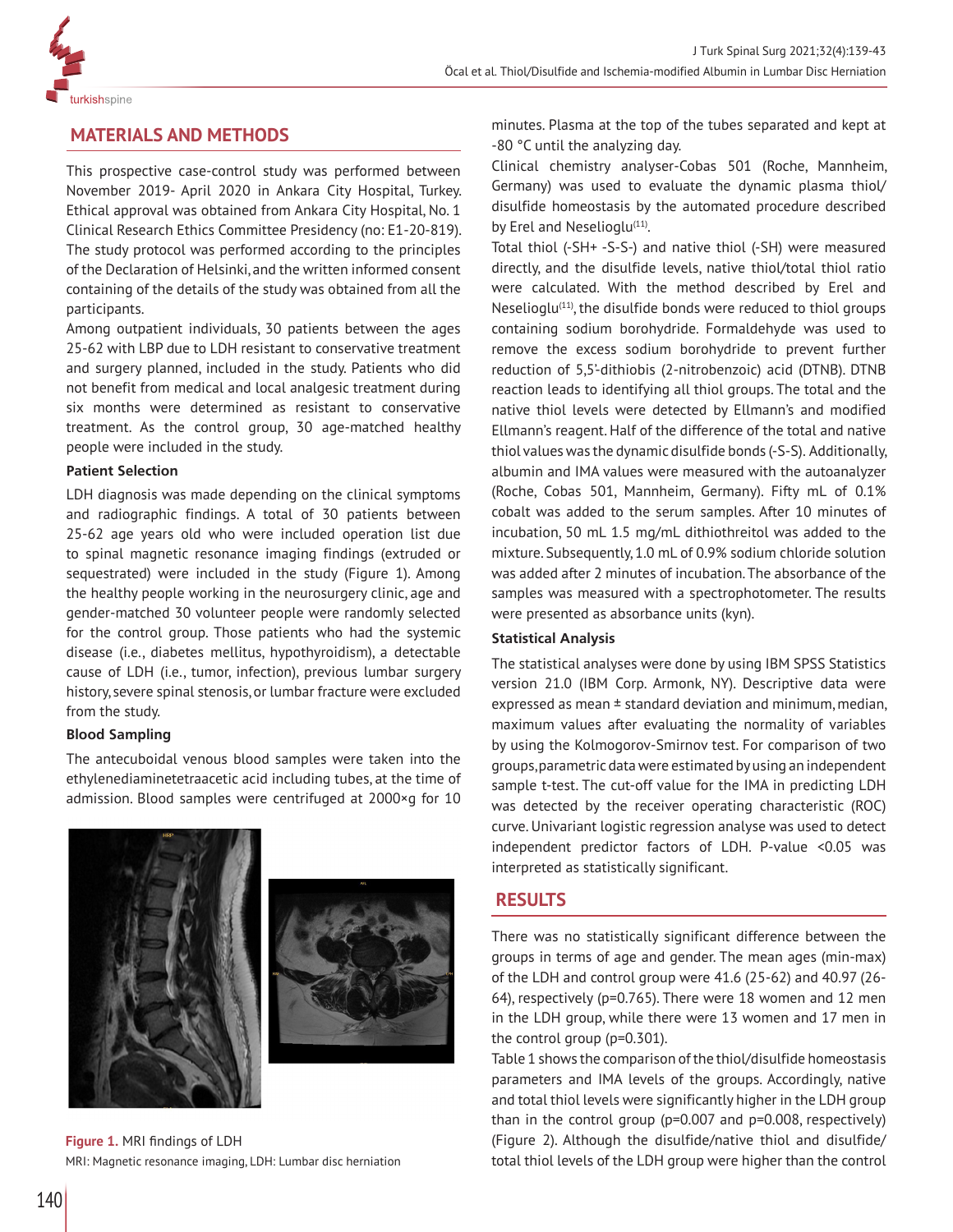

group, the differences did not reach statistical significance (p>0.05). IMA levels were significantly higher in the LDH group than in the control group (p=0.000).

Univariate logistic regression analyse showed that native thiol, total thiol and IMA were predictors of LDH (p<0.05) (Table 2).

The ROC curve demonstrated IMA can predict the LDH with 80% and 80% specificity with the value of 1.41 (area under curve=0.888, confidence interval: 0.802-0.974) (Figure 3).

# **DISCUSSION**

For the first time, this study evaluated the thiol-disulfide homeostasis and IMA levels in patients with LDH. Our results suggested that serum total and native thiol levels were significantly lower in patients with LDH. IMA levels were significantly higher in the LDH group indicating the hypoxic environment. IMA levels predicted the presence of LDH with

| Table 1. Comparison of the groups according to the Thiol/disulfide homeostasis parameters and IMA levels |
|----------------------------------------------------------------------------------------------------------|
|                                                                                                          |

|                                | Lumbar disc hernia (n=30) |                   |                  |                   |          |
|--------------------------------|---------------------------|-------------------|------------------|-------------------|----------|
| <b>Groups</b>                  |                           |                   | Control $(n=30)$ |                   | p-value* |
| <b>Parameters</b>              |                           | [Min - Max]       |                  | [Min - Max]       |          |
| Native thiol (umol/L)          | 440.17±61.71              | $[315.0 - 528.0]$ | 477.47±37.88     | $[387.0 - 574.0]$ | 0.007    |
| Total thiol (umol/L)           | 481.87 ± 66.90            | $[350.0 - 586.0]$ | 522.37±43.17     | $[423.0 - 628.0]$ | 0.008    |
| Disulfide $(\mu \text{mol/L})$ | $20.83 \pm 4.65$          | $[12.0 - 29.4]$   | $22.44 \pm 3.58$ | $[12.5 - 30.0]$   | 0.140    |
| Disulfide/native thiol (%)     | $4.75 \pm 0.92$           | $[2.8 - 6.7]$     | $4.69 \pm 0.58$  | $[3.0 - 5.9]$     | 0.731    |
| Disulfide/total thiol (%)      | $4.33 \pm 0.78$           | $[2.6 - 5.9]$     | $4.28 \pm 0.49$  | $[2.8 - 5.2]$     | 0.762    |
| Native Thiol/total thiol (%)   | $91.34 \pm 1.55$          | $[88.2 - 94.8]$   | 91.44±0.97       | $[89.5 - 94.4]$   | 0.768    |
| IMA (U/mL)                     | $1.60 \pm 0.29$           | $[2.3 - 1.6]$     | $1.18 \pm 0.25$  | $[0.6 - 1.6]$     | 0.000    |
|                                |                           |                   |                  |                   |          |

\*Independent Sample t-test

SD: Standard deviation, Min: Minimum, Max: Maximum, IMA: Ischemia-modified albumin



**Figure 2.** Native and total thiol levels of the groups LDH: Lumbar disc herniation

| Table 2. Univariate logistic regression analyse for LDH estimation |  |  |  |
|--------------------------------------------------------------------|--|--|--|
|                                                                    |  |  |  |

|                              | <b>Univariate analyses</b> |                   |                 |  |
|------------------------------|----------------------------|-------------------|-----------------|--|
|                              | p-value                    | <b>Odds ratio</b> | 95% CI          |  |
| Native thiol (mmol/L)        | 0.012                      | 0.985             | 0.973-0.997     |  |
| Total thiol (mmol/L)         | 0.013                      | 0.987             | 0.976-0.997     |  |
| Disulfide (mmol/L)           | 0.142                      | 0.908             | 0.799-1.033     |  |
| Disulfide/native thiol (%)   | 0.725                      | 1.127             | 0.578-2,201     |  |
| Disulfide/total thiol (%)    | 0.757                      | 1.134             | 0.512-2,513     |  |
| Native Thiol/total thiol (%) | 0.763                      | 0.941             | $0.632 - 1.401$ |  |
| IMA (U/mL)                   | 0.012                      | 6,016             | 2,294-15,780    |  |
|                              |                            |                   |                 |  |

LDH: Lumbar disc herniation, CI: Confidence interval, IMA: Ischemia-modified albumin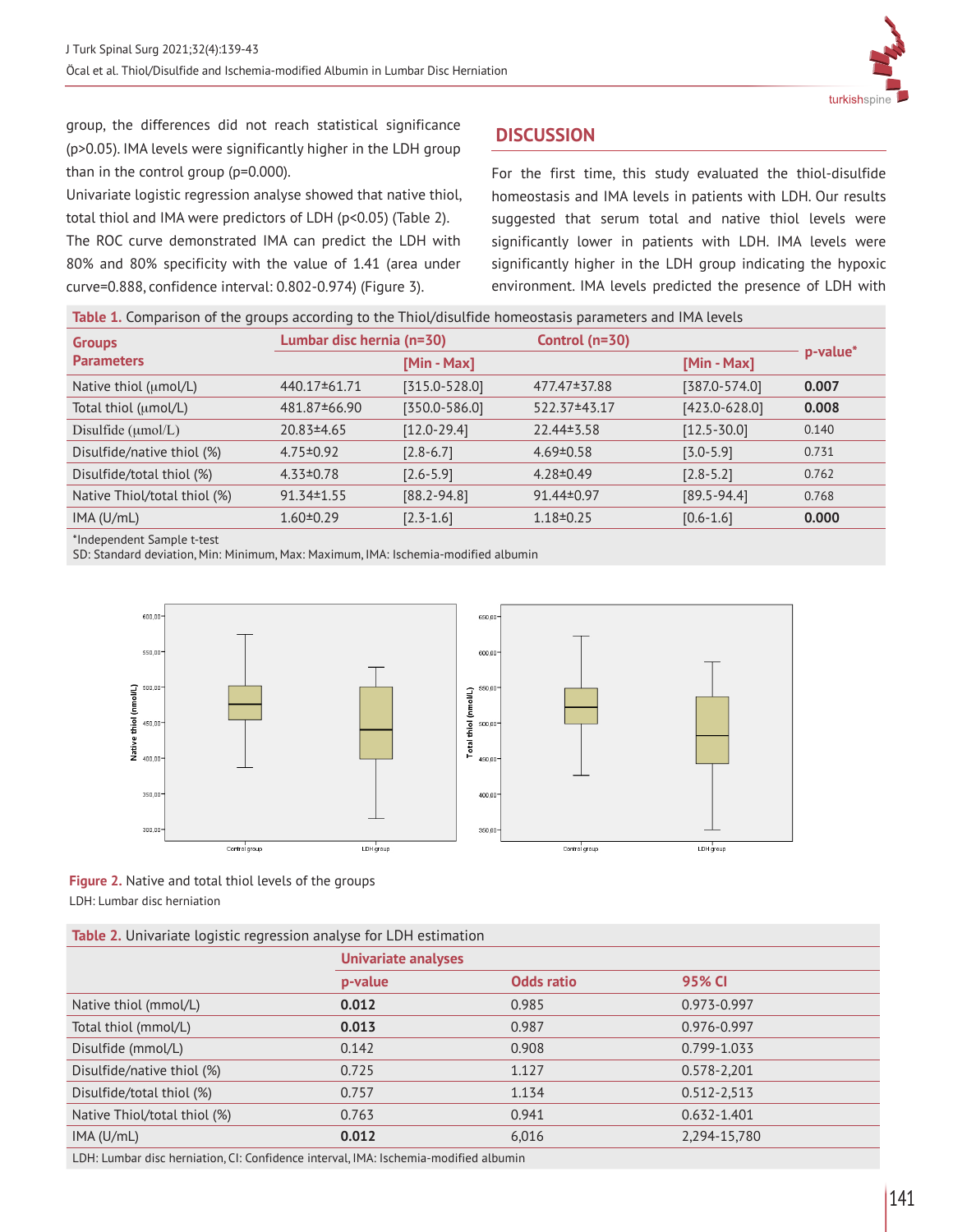



**Figure 3.** ROC curve of IMA levels ROC: Receiver operating characteristic, IMA: Ischemia-modified albumin

high sensitivity and specificity (with 80% and 80% specificity with the value of 1.41).

The human organism has a dynamic balance between prooxidants and antioxidant defence systems. In the disruption of this balance, ROS occur and lead to cellular degeneration via increased lipid peroxidation, oxidative DNA damage, and  $cellular death$ <sup> $(14,15)$ </sup>. There are many oxidative and antioxidative molecules located in intra/extracellular areas. Dynamic thioldisulfide homeostasis is one of these oxidation-reduction reactions, a part of the non-enzymatic antioxidant system of the human body<sup>(16-18)</sup>. -SH groups of sulfur-containing amino acids are exposed to oxidation reaction in the environment with free radicals. Thiol groups of proteins consist of SH groups at the active location and are converted to the disulfide bindings in case of oxidative stress<sup>(18)</sup>. This is a bidirectional reaction. In an oxygen-rich condition, disulfide bonds may convert to the thiols again. Therefore thiol-disulfide is a dynamic balance changing according to the oxygenation of the environment. Thiols are potent antioxidant molecules that create more than half of total antioxidant capacity<sup>(19)</sup>. Therefore it may be a guide for clinical applications to evaluate the serum level of the thiols.

The degeneration of the IVD is a prerequisite for LDH. The excessive apoptosis of the cells of the nucleus pulposus is the leading cause of IVD degeneration<sup>(20)</sup>. Apoptosis is triggered by hydrogen peroxide (H $_{2}$ O $_{2}$ )- mediated oxidative stress $^{\text{\tiny{(7)}}}$ . An experimental study demonstrated that invitro antioxidant treatment exerted a protective effect against  $\mathsf{H}_{\mathfrak{z}}\mathsf{O}_{\mathfrak{z}}$  exposure ${}^{\scriptscriptstyle{\mathrm{(21)}}}.$ Aging is in a strict relationship with ROS, and recent data proved that aging gives rise to degeneration of the intervertebral disc cells $(10,13,14)$ . Previously studies showed that a critical trans factor which is regulating the antioxidant genes, decreases with age<sup>(10,13,14)</sup>. The increased rate of LDH with increasing age is probably related to oxidative stress and its regulatory role in aging and degeneration. Oxidative stress is shown to disrupt the catabolism balance in IVD<sup>(22-24)</sup>.

Although many articles state the association between several pathologic conditions, including neurodegenerative diseases such as Alzheimer's disease, Parkinson disease,  $osteoarthritis<sup>(25-27)</sup>$  and thiol-disulfide homeostasis, no study has indicated LDH yet. Other studies demonstrated a strong relationship between oxidative stress and IVD. Many molecules, enzymatic activity, and pro-oxidant-antioxidant balance were evaluated. Some of them are carboxymethyl-lysine, pentosidine, and peroxynitrite<sup>(9,28-31)</sup>. However, there is no study evaluating thiol levels in LDH. Depending on the reports of these studies indicating that thiols are major antioxidant molecules in plasma, we hypothesized that the level of thiols might decrease in LDH. Our results showed that thiol levels were significantly lower in the study group, as expected. Disulfide/native thiol ratios were also higher in the patients with LDH.

IMA is an ischemia marker and is primarily investigated in pathological cardiac conditions<sup>(32,33)</sup>. Simultaneously, IMA is investigated in many conditions associated with oxidative stress and found as an essential ischemia marker. During the hypoxic status, the N-termination of albumin changes and loses the metal bonding function. This modified albumin is called IMA, which occurs as a response to ROS due to ischemia. In the current study, the serum IMA levels were significantly higher in the study group compared with the control group. Morever we found a cut-off value of IMA (1.41) predicting the LDH with 80% sensitivity and 80% specificity. Therefore serum IMA levels may be an essential indicator of LDH.

### **Study Limitations**

This study's primary limitation was the small number of patients. All of the thiol-disulfide balance markers were evaluated from the patients' serum. Confirmation of the levels of these markers in the specimen obtained during surgery would strengthen the study's impact. However, it was not possible to evaluate the tissue levels of the thiol-disulfide balance. Further, it is reported that both systemic oxidative stress and local oxidative stress are influenced by the  $IDD^{(34)}$ .

Our study's strength is this is the first study that focuses on the thiol-disulfide balance and IMA in LDH and presents a cut-off value for predicting LDH.

### **CONCLUSION**

The thiol-disulfide balance shifts through to oxidant way during the LDH pathogenesis. The increased IMA levels seem to be the best indicator of underlying acute ischemic pathology.

#### **Ethics**

**Ethics Committee Approval:** Ethical approval was obtained from Ankara City Hospital, No. 1 Clinical Research Ethics Committee Presidency (no: E1-20-819).

**Informed Consent:** Informed consent was obtained from patients.

**Peer-review:** Internally peer-reviewed.

#### **Authorship Contributions**

Concept: Ö.Ö., Design: Ö.Ö., D.D., G.G., Data Collection or Processing: Z.D., E.F.O., Ö.E., Analysis or Interpretation: Ö.Ö., A.D., Literature Search: Ö.Ö., A.E.S., Writing: Ö.Ö.